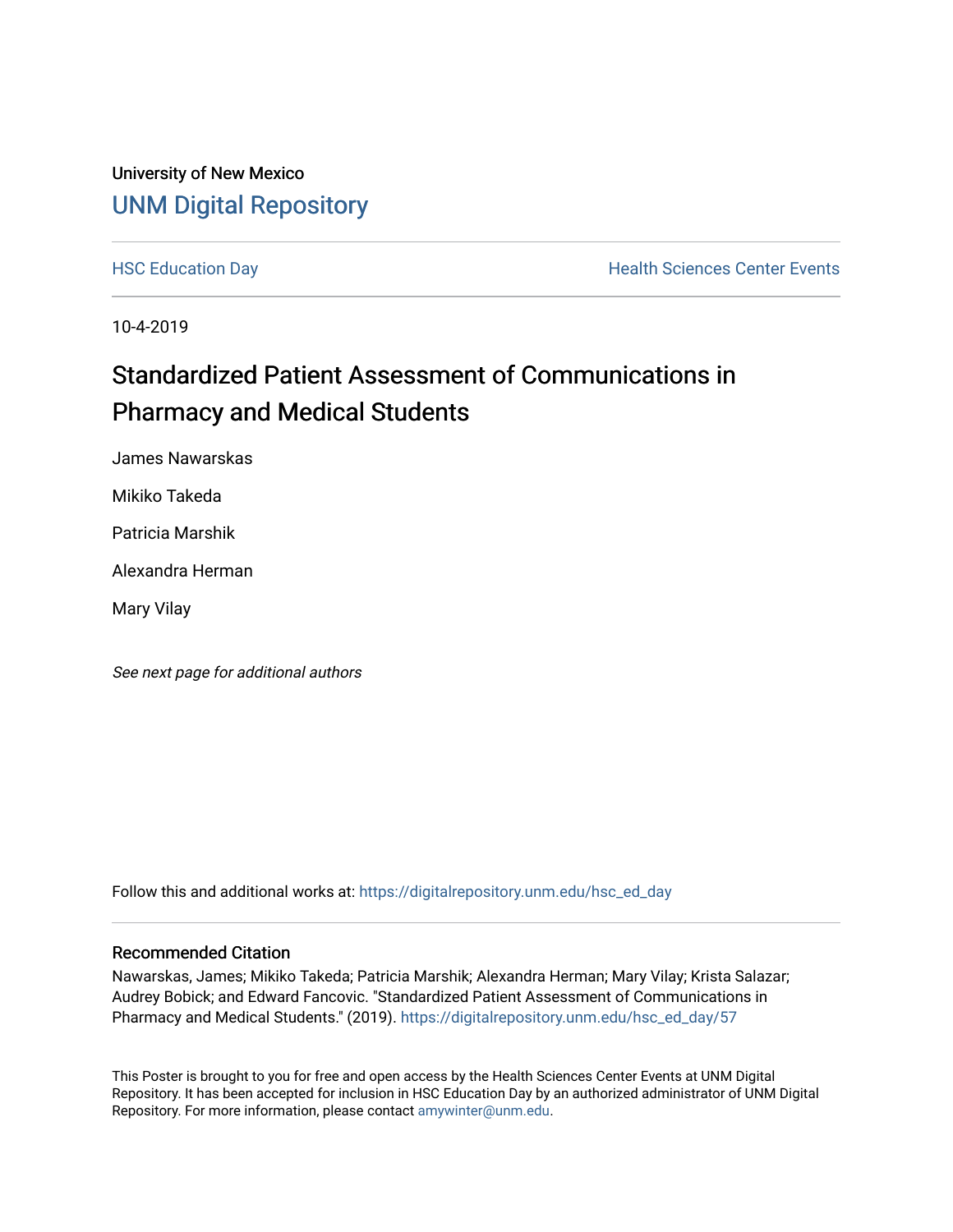#### Authors

James Nawarskas, Mikiko Takeda, Patricia Marshik, Alexandra Herman, Mary Vilay, Krista Salazar, Audrey Bobick, and Edward Fancovic